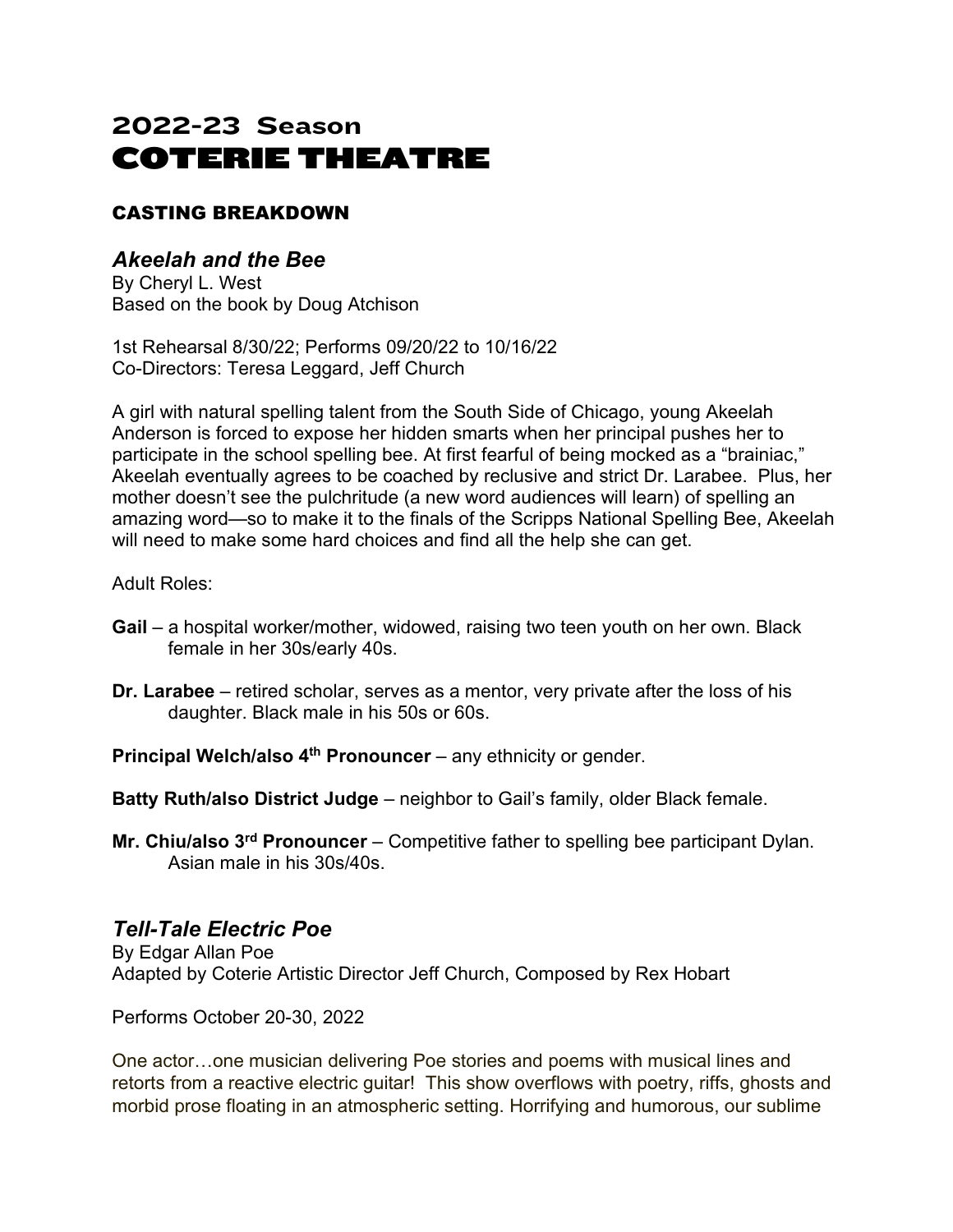creation blends old with new. Featuring: *The Premature Burial* and the oft-requested *Tell-Tale Heart,* as well as several Poe poems*.*

1 adult male (precast)

#### *A Charlie Brown Christmas*

By Charles M. Schulz Based on the television special by Bill Melendez and Lee Mendelson

1st Rehearsal 11/01/22; Performs 11/15/22 to 12/31/22 Directed by William Christie; music directed by Gary Adams; Choreography by Marc Wayne

The animated classic will come to life on The Coterie stage - and a live jazz trio will play the underscore using the original Vince Guaraldi arrangements. Charlie Brown takes a memorable journey as he tries to direct the school Christmas pageant. In their letters to Santa, everyone seems to be acting materialistic - so Charlie Brown tries to restore holiday spirit with a ragged little fir tree. Experience the power of this wonderful story live onstage as Charlie Brown turns to his best friend Linus to learn the season's real meaning.

Adult roles:

**Charlie Brown:** forlorn but resilient. Any ethnicity.

**Lucy:** ambitious, in private has some compassion for Charlie Brown. Any ethnicity.

**Linus:** blanket-carrying philosophical, and a good best friend to Charlie Brown. Any ethnicity.

**Snoopy:** creative, silent anarchist. Must be able to move. Any ethnicity.

**Sally:** Determined, also harboring a crush on Linus. Sister to Charlie Brown. Any ethnicity.

**Schroeder:** devoted to playing Beethoven. Any ethnicity.

**Violet:** Lucy's best friend, blunt. Any ethnicity.

**Pigpen:** happy, dust covered, wants a good role in the pageant this year. Any ethnicity.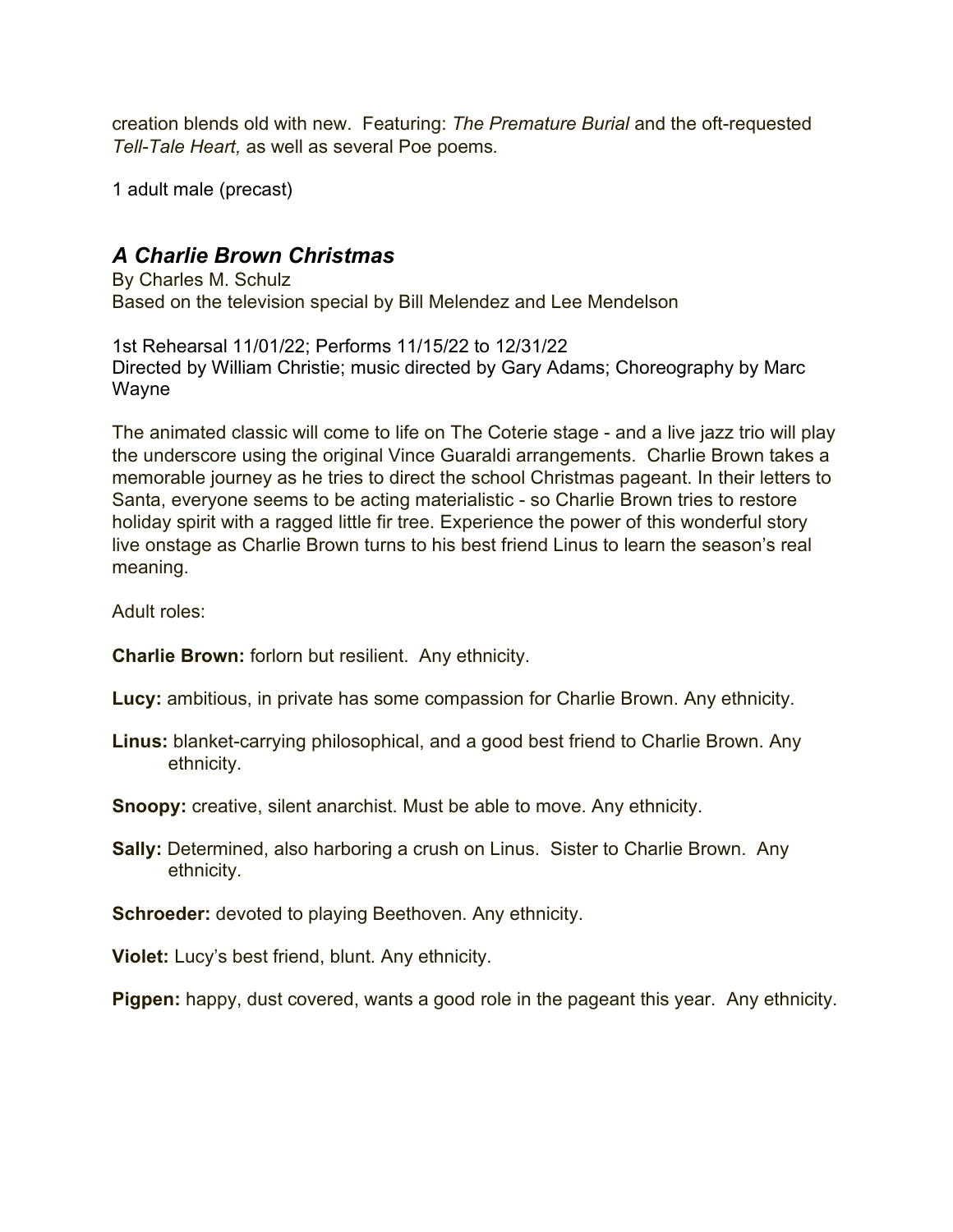#### *Only One Day a Year*

By Michelle Tyrene Johnson

This world premiere, National Endowment for the Arts award-winning play intertwines present day with the last segregated days of Fairyland amusement park. Inspired by overlooked Kansas City history with two stories told in tandem: In the early 1960s in Kansas City, Rose James uses smarts and determination to try to defeat the racial segregation policy that allowed blacks to visit Fairyland Park only one day each year. Years later, Rose's granddaughter, Ella, uses her talent and grandmother's spirit to shine a light on an injustice at her school. Rose and Ella tap into "black girl magic" and empowerment to bring about meaningful change to their lives.

1st Rehearsal 02/12/23; Performs 01/31/23 – 03/05/23 Directed by Nedra Dixon, assistant directed by Teresa Leggard

*Only One Day a Year* was postponed in Jan/Feb of 2022, due to the pandemic. The production has a cast in place.

# *Don't Let the Pigeon Drive the Bus! (The Musical)*

Based on the book by Mo Willems By Mo Willems and Mr. Warburton Music by Deborah Wicks La Puma

1st Rehearsal 03/14/23; Performs 04/04/23 to 05/21/23 Director Shanara Gabrielle, Music Direction by Anthony Edwards, Choreography by Marc Wayne

Whatever you do, don't let the Pigeon star in his own musical production! Starring an innovative mix of actors, puppets, songs, and feathers—plus a script written by Mo Willems**,** the creator of the #1 New York Times best-selling, Caldecott Honor "Pigeon" picture books, this comedic musical production is even more fun than staying up late to have a hot dog party!

Adult Roles:

- **Actor 1: THE PIGEON (PUPPETEER):** The snappy, sassy, and demanding bird who never gets what he wants, but that doesn't mean he'll ever stop trying. Any ethnicity, male. Vocal range top: G4 Vocal range bottom: C3
- **Actor 2: A. THE BUS DRIVER:** A professional who loves her work and, eventually, The Pigeon. Prides herself on ALWAYS being on time. **B. BACKUP DUCKLING 4 (Puppeteer)** Any ethnicity, female. Vocal range top: D5 Vocal range bottom:  $F3$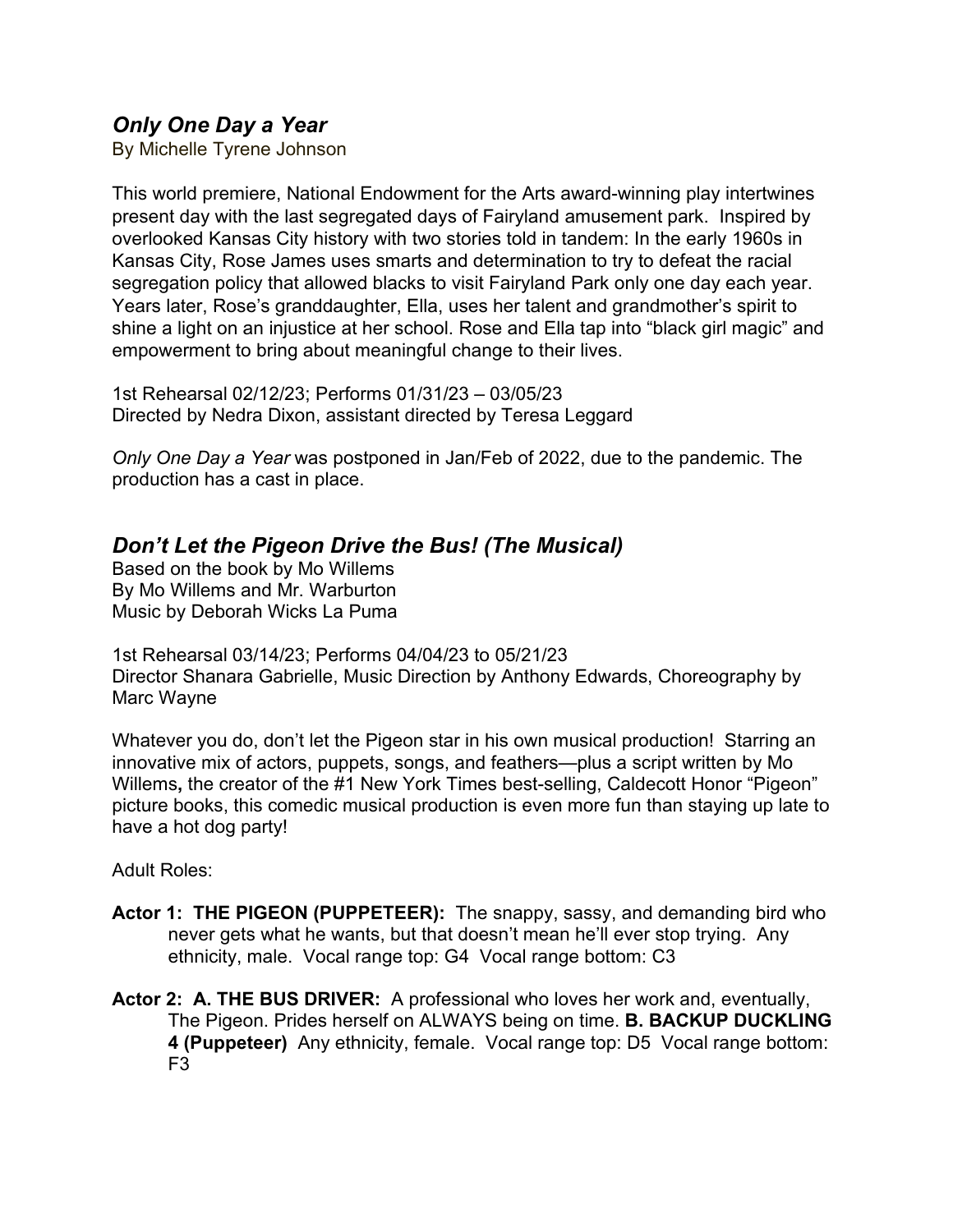- **Actor 3: A. HOT DOG VENDOR:** A guy that just loves sharing hot dogs. But not with Pigeons. **B. PASSENGER: BUSINESS MAN** A no-nonsense man in a suit off to his new job. Hope he's not late.com! **C. BACKUP DUCKLING D. AIRPLANE ENGINE** Personification of the sound effect of an airplane. Any ethnicity, male. Vocal range top: E4 Vocal range bottom: D3
- **Actor 4: A. THE DUCKLING (Puppeteer):** An adorable Duckling who gets a hot dog by just asking politely (operated Avenue Q-style). **B. BUS Puppet (Puppeteer)** A vision of the bus that dances in a fantasy sequence. **C. BUS DRIVER'S MOM**  Bus Driver's have moms too, you know. **D. PUPPY (Puppeteer)** An adorable, woofy puppy-teer (operated Avenue Q-style). **E. THE BUS ENGINE**  Personification of the sound effects of an engine working. Also can do an engine *not* working! Any ethnicity, female. Vocal range top: C5 Vocal range bottom: D4
- **Actor 5: A. CITY WORKER:** Grunty guy just doing his job putting up signs around town. **B. PASSENGER: TEENAGER** A kid who can't wait to go see the latest superhero movie that's opening RIGHT NOW! **C. BACKUP DUCKLING 2 (Puppeteer)** Any ethnicity, male. Vocal range top: C5 Vocal range bottom: D3
- **Actor 6: A. 2nd PIGEON (Puppeteer):** Twin to The Pigeon, it pokes it's head out in opening scene (operated Avenue Q-style). **B. PASSENGER: LITTLE OLD LADY** Very excited to go see her newborn grandchild at the hospital. **C. BACKUP DUCKLING 3 (Puppeteer)** Any ethnicity, female. Vocal range top: D5 Vocal range bottom: C4

### *Doctor Dolittle*

Book, Music and Lyrics by Leslie Bricusse

Eccentric Doctor Dolittle, a country physician, has learned to talk to animals complicating his life and leading to trouble with authorities. Accompanied by his tutor and mentor, Polynesia (a 200-year-old parrot)—as well as a a trusty band of human and animal companions—the Doctor sets out to change the way animals are treated and understood in the world. The songs include "I've Never Seen Anything Like It," "My Friend the Doctor," and the marvelous Academy Award winning song, "Talk to the Animals." World premiere TYA version.

1st Rehearsal 06/06/23; Performs 06/27/23 to 08/06/23 Directed by Jeff Church, Music Direction by Anthony Edwards, Choreography by Marc Wayne

Adult roles:

**Doctor Dolittle:** eccentric veterinarian, obsessed with the study of animals. Any ethnicity, male. Vocal range top: Ab4 Vocal range bottom: Bb2